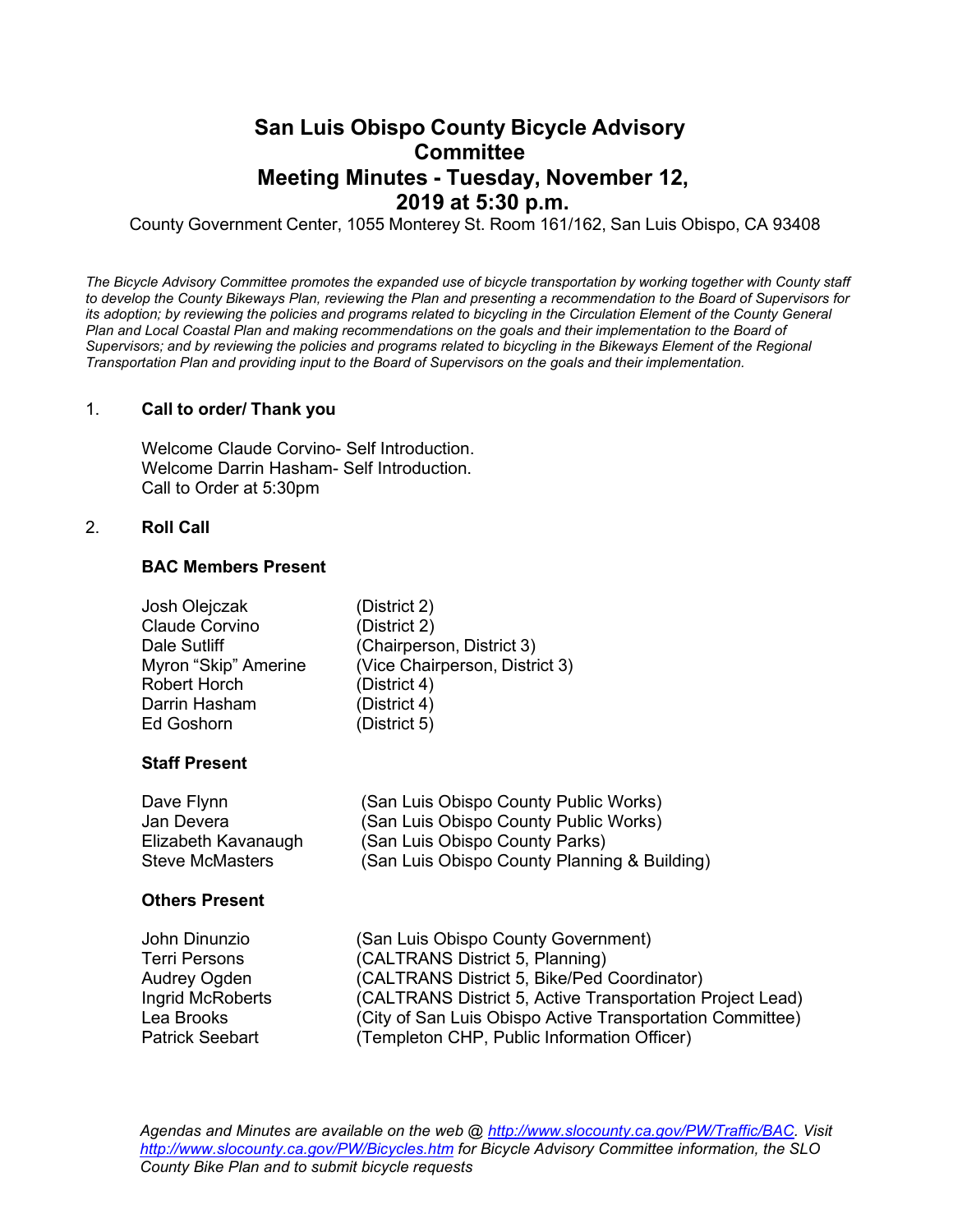# 3. **Introductions**

# 4. **Approval of August 13, 2019 Meeting Minutes**

The meeting minutes were unanimously approved with a minor correction to John Rogers' name.

### 5. **Public Comment**

On Orcutt Road, gravel trucks are in heavy use of the roads for the San Luis Ranch Development (in Edna Valley). Revised permits were needed at the quarry. Therefore, the violations are being asked to be included in the new application due this upcoming Friday. The quarry in mention is located on the East side of Orcutt Road near Tiffany Ranch.

Class-I type facility located on the county's well property is in question.

# 6. **Presentations**

# CALTRANS District 5 –Proposed Active Transportation Plan (Ingrid McRoberts, Terri Persons)

CALTRANS District 5 has several counties (x5) in their jurisdiction, 12 districts statewide. The following presentation is an update on the active transportation plan for the pedestrian and bicycle network crossing and the section parallel to the highway. The downtown is typically the center for bike/ped considerations. In 2018, CALTRANS introduced a plan to have each of the 12 Districts increase bike/ped use via the Active Transportation Plans (ATP). The original timeline of completion in December has been extended to the spring because of data collection delay. Changes in the new policy direction will be mentioned later. Six goals are being considered when implementing that plan: Safety, Multimodal, Equity, Maintenance, Partnership, Corridor Context.

Hwy 58 was recently paved and striped. Hwy 58's crossing has a new crosswalk installed as well as bicycle lanes.

The plan began in December, the data has been collected and we will continue to update the data moving forward. Partnerships are working to verify the data. By December 2019 the draft and plan of the ATP for District 5 will be ready, and available to the Public by January 2020. The plan will include pedestrian, transit, and bicyclist data. Public outreach is implementing surveys in person and online with the following results: in person surveys were typically of people in the age range 30-40 years old, 25% of which were Spanish speaking; 11 school age children participated; 5 ADA responses; over 300 suggestions and comments were submitted. The online surveys were heavily participated in within the Santa Cruz County and others followed behind. The second phase of the plan is to increase partnerships.

The Tool Design Group helped develop a statewide data framework for the districts to use. The partnerships should be able to provide data as well. Headquarters is working on a Tierra Plan mapping of Location Based Needs (LBN) to understand the barriers, needs, and opportunities are for possible improvement. The Tierra Plan incorporates CALTRANS GIS analysis and mapping network for ATP purposes. An important thing to consider is forming the ability to be communicating well with partners to discuss what is needed to work on this tool. Sustainable plans for each county are looking at planning grants to understand the scope of work in terms of funding for the ATP and identifying deficiencies in areas which need improvement. The data is living data, leaving many layers available for each new data set in the tool.

*Agendas and Minutes are available on the web @ http://www.slocounty.ca.gov/PW/Traffic/BAC. Visit http://www.slocounty.ca.gov/PW/Bicycles.htm for Bicycle Advisory Committee information, the SLO County Bike Plan and to submit bicycle requests*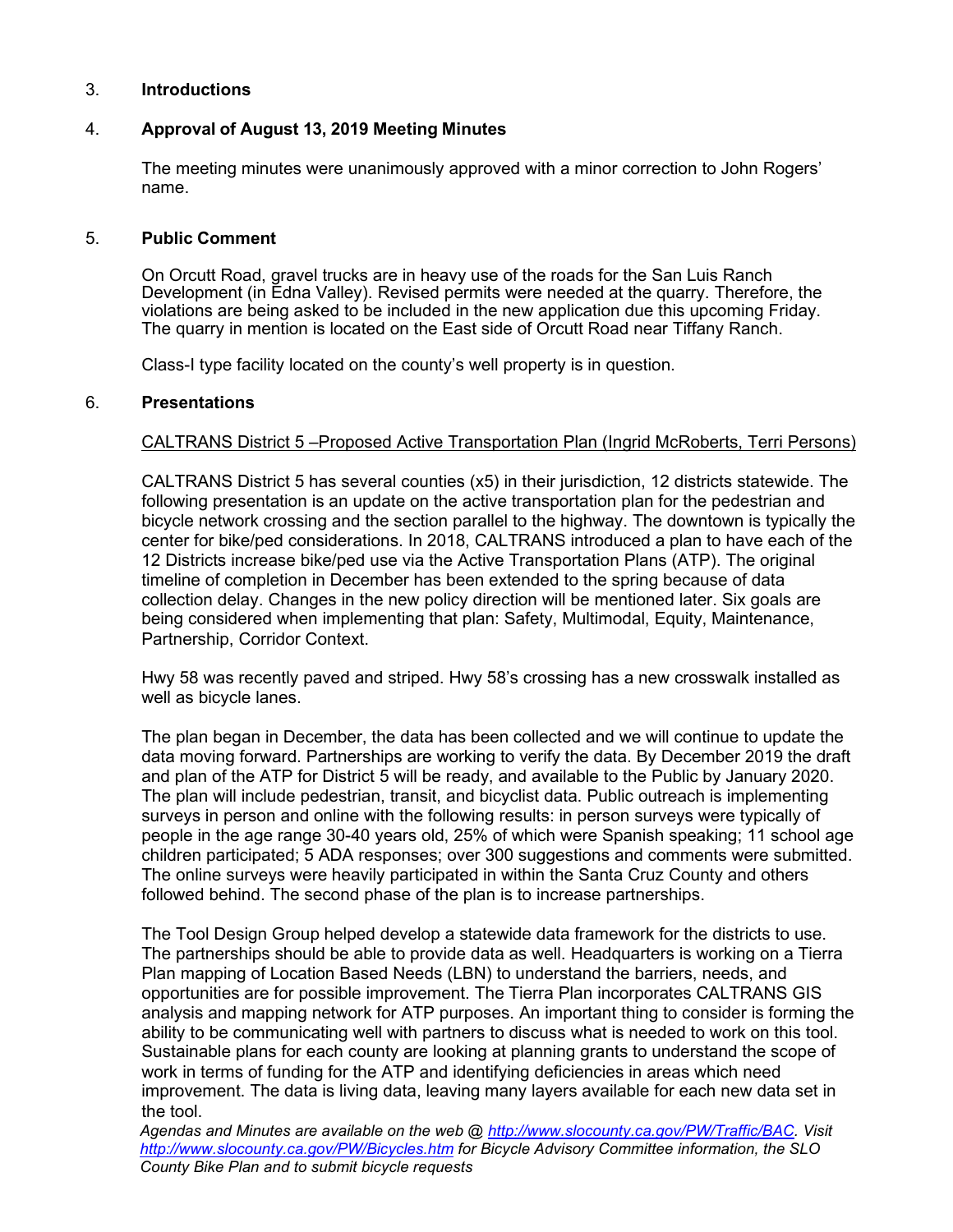In District 5 there are several planning grants which are currently under review for fiscal year 2020-2021, and they include:

- Niblick Road Complete & Sustainable Streets Corridor Plan
- City of Atascadero El Camino on the Go multi-modal
- SLOCOG Coast Rail Corridor Service
- SLOCOG Diesel Multiple Unit (DMU) passenger rail study
- Resilient San Luis Obispo Adaptation planning grant

The governor issued an Executive Order 19-19 (Sept 20<sup>th</sup>, 2019) to provide direction for the California State Transportation Agency (CalSTA) to fund transportation options that include transit, walking, biking, and other active modes. There is policy change coming in focus on active transportation with the new director in Sacramento. CALTRANS is using the State Highway Operation Preservation Program (SHOPP) to maintain bridges, culverts, and other roadway maintenance. It is funded to maintain the state highway system. CALTRANS sends out plans to the County, SLOCOG, and the Technical Advisory Committee (TAC) to inform them what projects are under development. This means reviewing projects, informing partners via liaisons and other modes so that existing plans in counties can be incorporated in CALTRANS projects.

# 7. **Committee/Staff Reports** (5 min. max., agendize longer items)

I. County Planning

No requests for updates except Spreafico Mines Hauling. A one-time hauling procedure was authorized because the source of material was so great that the mileage of travel for the trucks needed to be decreased for the sake of the vicinity to San Luis Ranch, and the environment in regard to emissions. However, trips per day were kept at normal rates despite certain routes being utilized more heavily than normal. The annual amount of haul for that year was increased but wouldn't allow more trips per day. Since this was a hinderance to cyclists on Tank Farm Road, the notoriety of their non-compliance has increased. Therefore, future hearings can address whether 100 trips per day is suitable for the surrounding community. Signage, entry and exit, and other compliances were not maintained, therefore referrals will go out. There is now a reference point for the public what that number of trips per day feels like. There are limited projects in conflict with the school zone during peak drop off times. Scheduling can depend on construction timelines. Suggestions can be considered for:

- convoying procedures;
- widening particular sections of roadway (Orcutt Road) on a project by project basis, or determining where those segments are;
- communication with the bicycling community to decrease possible safety hazards;
- better enforcement of permits, and signage;
- a need for a higher concern within the county for bicycle safety

Rocky Canyon Quarry in Santa Margarita is in the next phases for a large expansion and increased activity. A referral is needed for it, and there is more proactive action within this quarry to maintain gravel and roadway issues to a minimum.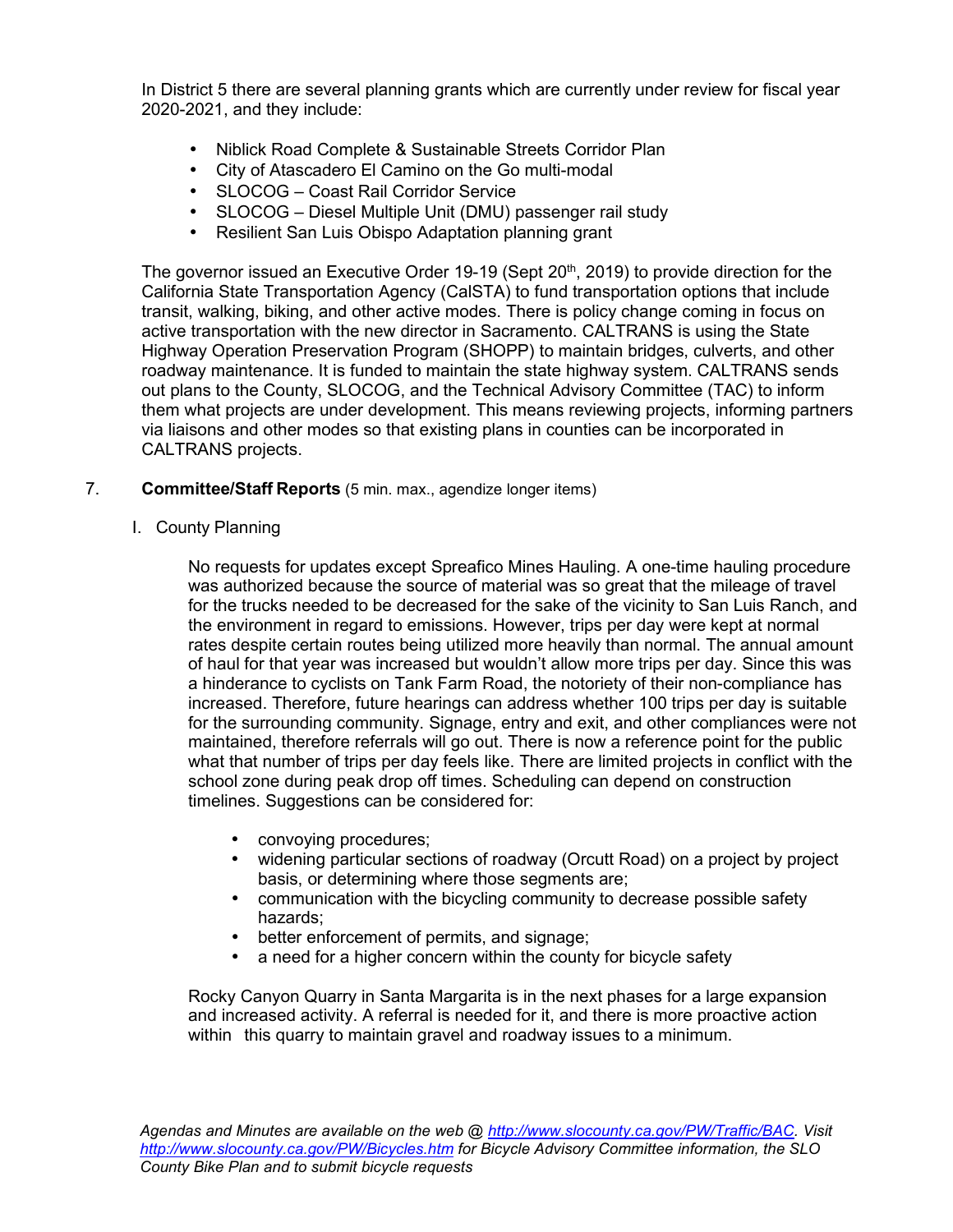# II. County Public Works

In the north County several paving projects have been underway on Linne Road, Geneseo Road, and other North County roads which have also increased in their speed limits. Public Works will review warrants for implementing additional advisory signage and/or other warning measures to address increased speeds, where appropriate.

# III. BAC Chairperson

 Two project referrals since August have submitted comments regarding: Nipomo, Flint/Tefft St, and the Old Edna-small subdivision. The corridors regarding Price Canyon and Hwy 222, are of interest through SLOCOG.

# IV. CHP-Patrick Seebart (Public Information Officer)

 Regarding the Spreafico Mines Hauling item it is required to have 300-500 feet between cargo vehicles when in caravan type situations.

In the North County there have 5 bicycle involved collisions:

- March  $4<sup>th</sup>$  Atascadero Hospital Vehicle ran red light causing abrasions.
- July  $1^{st}$  L and  $12^{th}$  11 year old bicyclist, hit and run felony.
- August  $19<sup>th</sup>$  SR 41 86 year old male rider, medical trauma, non-collision, major injuries.
- October  $25<sup>th</sup>$  Vehicle clipped bicyclist after making a right turn in front of them, hit and run misdemeanor.
- November  $9<sup>th</sup>$  ECR North of Santa Margarita, 59 year old, non-collision curb rash.

California Pedestrian Bicycle Enforcement (CPB) at the National Night Out in Atascadero handed out helmets and other giveaways. CPB is a program that funds bicycle education.

SLO County's Bicycle Education Program is offered county-wide.

Most citizen concerns for bicycle safety are circulating around Vineyard Drive North of Hwy 46 West, the geometry of the road creates blind spots. Education needs to be promoted so that vehicles are giving the 3ft clearance and bicyclists are riding in columns. Engineering improvements where the complaints are most concentrated can be suggested. The County participates in and implements safety reports, taking out trees, Safe Routes to School, and official court proceedings to change the nature of locations like the aforementioned. Prior to each paving project safety concerns are reviewed. The Annual Safety Report is created and sent to the CHP Office to evaluate safety conditions. The 85<sup>th</sup> percentile is state law and local jurisdiction does not have the authority to reduce state speed laws.

IV. Air Pollution Control District

# Not Present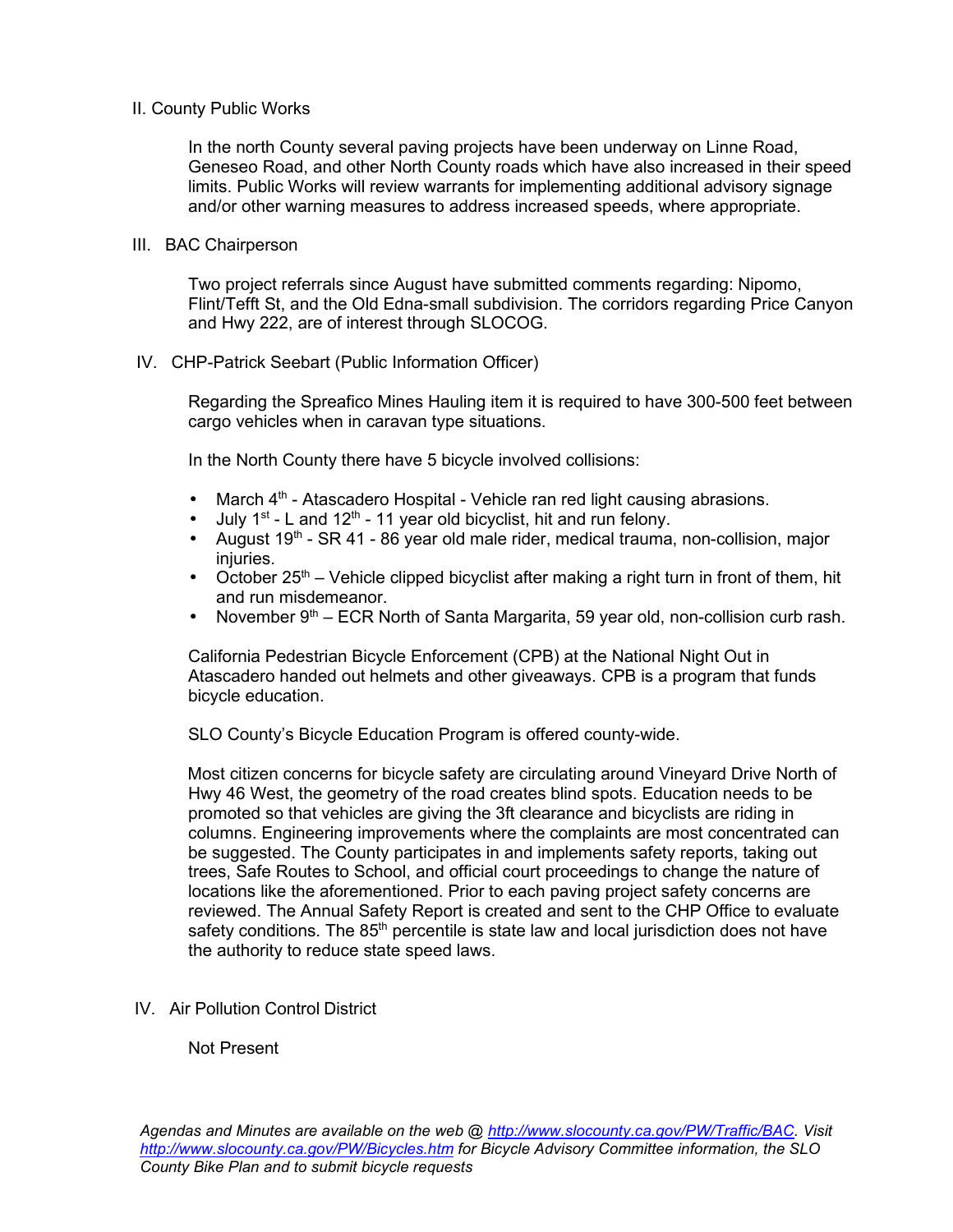# V. County Parks

 A \$3,500,000 grant was applied for Santa Margarita Trail, for safety improvements. An easement on the Santa Margarita Ranch will be used to do this. The Bob Jones, SLOCOG allowed the construction plans to go from 65% to 100%. Still working with property owners to acquire easements.

 The connector at Templeton and Atascadero has right of away and property easements that need to go into imminent domain with the Railroad. Project scope needs to be revised next year to account for funding.

 The Chevron and Cayucos land trust is under negotiation to acquire land to allow for the connector easement between Morro Bay and the Cayucos connector.

### VI. SLOCOG

 Board Adoption of the 2020 Regional Transportation Improvement Program, fund cycle is from 2021-2025, for major capital investments: the Prado Road interchange, Avila Beach interchange, Buckley & Los Ranchos Road, Hwy 46 West of Hwy 101, and Union Road by Ravine Water Park. Additional money from the Bob Jones Trail, and additional money sought after by Public Works has been processed with local assistance from CALTRANS.

 Large grant application with the State, for US 101 SB congestion: several smaller projects can be packaged with it including the Bob Jones Trail, Phase 3 Ontario parking lot underneath the bridge and up to North San Luis Bay Drive. \$900,000 is needed for completion of the corridor project mentioned above and for the roadside improvements for bike access.

 District 5 Sustainability Community Planning Grant for Atascadero, Crestin Road, and El Camino Real is a wayfinding grant. Public Works and CALTRANS have been contacted about these projects.

 Winter and Spring will see an update in the ATP. The state claims \$445,000,000 is available, and half of it will be used in the SLO County. Grant Application processes need to be done efficiently in order to compete for the grants needed*.*

 Via the Board of Supervisors, USBR 95 has been approved. SLOCOG is not the land owner, so the signage strategy is being worked on so that the conversation with CALTRANS can start once priorities of the grants can be ordered, and the funding can be granted. The ATP helps to perform the counts and pay for the Wayfinding pilot. If it is successful in the grant process, this can move forward.

# VII. CALTRANS

 The BAC in Santa Cruz is installing wayfinding signage and this can be done similarly by coordinating with CALTRANS for installation of signs within their facilities.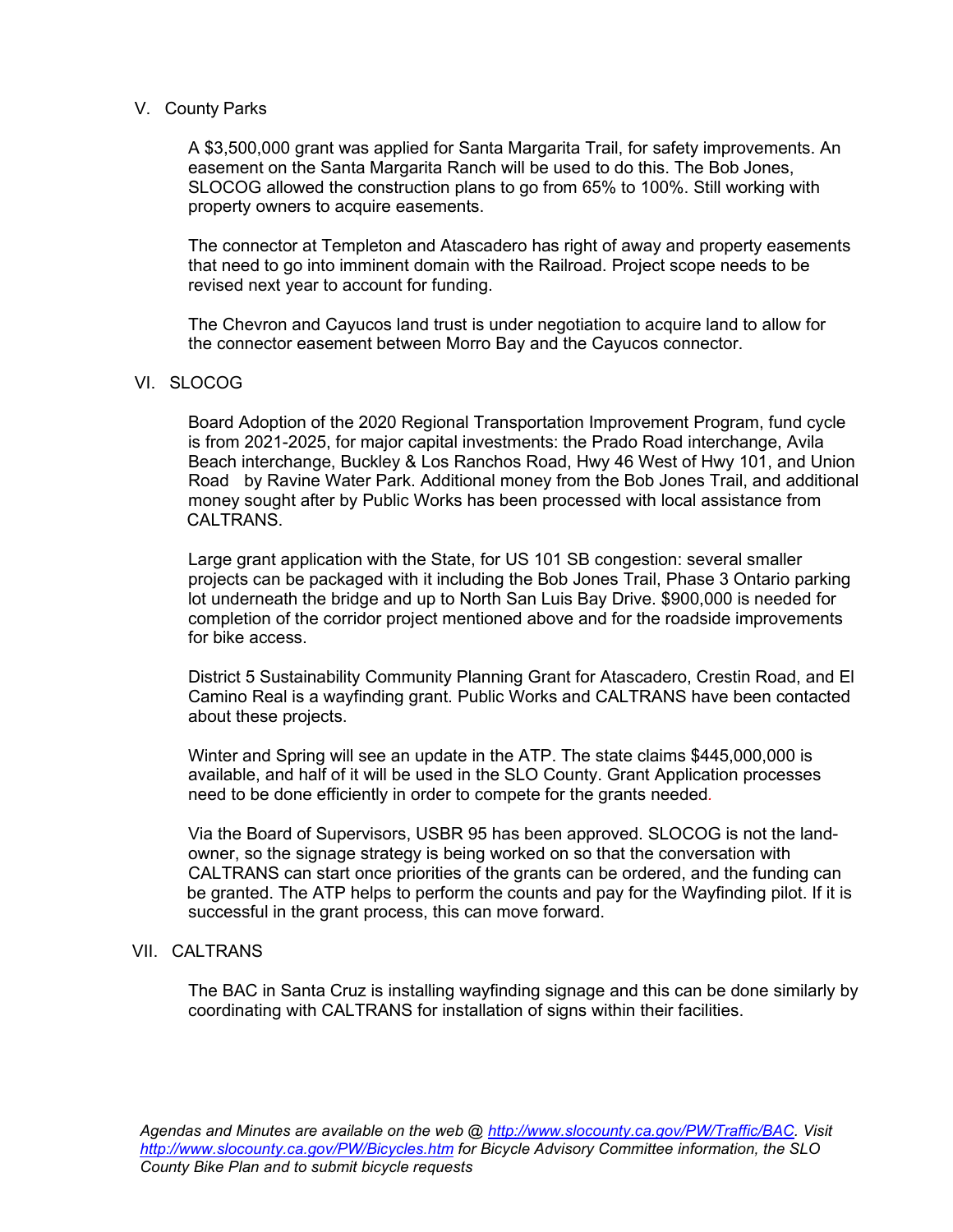# 8. **BAC Business & Discussion**

A. 2020 Chair and Vice Chair positions are available for new candidacy because Dale and Skip have reached the end of their respective 2-year terms, according to BAC by-laws.

 Josh Olejczak received a second on a nomination and was approved as the BAC Vice Chair.

 There are vacancies in District 1, both of which need to be refilled, and there is one in District 5.

Skip Amerine received a second on a nomination and was approved as the BAC Chair.

B. Adoption of Proposed 2020 Meeting Calendar and Meeting Time

 The location of the meeting can be considered to rotate. This can be discussed with Council concerning the Brown Act Committee to see if committee members are allowed remote connection and access to the meeting. Research needs to be done to ensure the Brown Act is not being violated in this sense.

A motion was seconded and approved to move the meeting to 6pm. February 11<sup>th</sup>, May  $12<sup>th</sup>$ , September 1<sup>st</sup>, November 17<sup>th</sup> dates are seconded and approved for 2020.

C. SLOCOG Wayfinding signs/Pacific Coast Trail (John Dinunzio, SLOCOG)

 The original design was in the early 90's. Location designs have since been destroyed. The lowest hanging fruit is to replace existing signs. There had been 50 locations identified existing signs after surveying. This is more than the initial plan proposed. A signing schedule will show potential locations in the future with a grant applied for \$185,000 from CALTRANS. MUTCD dictates the type of sign to be used: Bike Route 95 signs. A signing schedule for the PCT should be able to replace existing and install new signs where there are gaps in the network. The budget and the entity responsible for maintenance are to be approved by CALTRANS.

D. Initial Discussion – Proposed Buckley Road Corridor Plan (Dave Flynn, PW)

 Dave has met with the concerned residents. He has used the corridor study to determine right of way and how to implement the plan. The average vehicles in volume there are around 4500. The city model has the ADT's around 9500 not including new development tracts. Therefore, the future could see 11000 to 12000 ADT's. Collision rate is at the average rate for roads on Buckley including 25 recorded collisions over the past 5 years. Cutting down on the shoulders have the potential to decrease collisions. Which decreases maintenance as well. On the Eastside section East of Hoover Avenue, a center left turn lane is proposed there, however the Airport owns the adjacent property making the annexation more difficult because the FAA must approve it. In experience this process of acquiring the land could take several years. 8-foot shoulders near Avila Ranch are planned to be implemented. Additional 10-foot clearance is needed to remove and replace existing utility poles. A rough estimate of \$250,000 from the Avila Ranch Improvement Fees will be needed for the safety improvements at the Davenport Creek Road intersection. \$75,000 has been used in topographical research. Preparing the environmental document, utility relocation process, setting up the right of way, purchasing right of way is has yet to be completed.